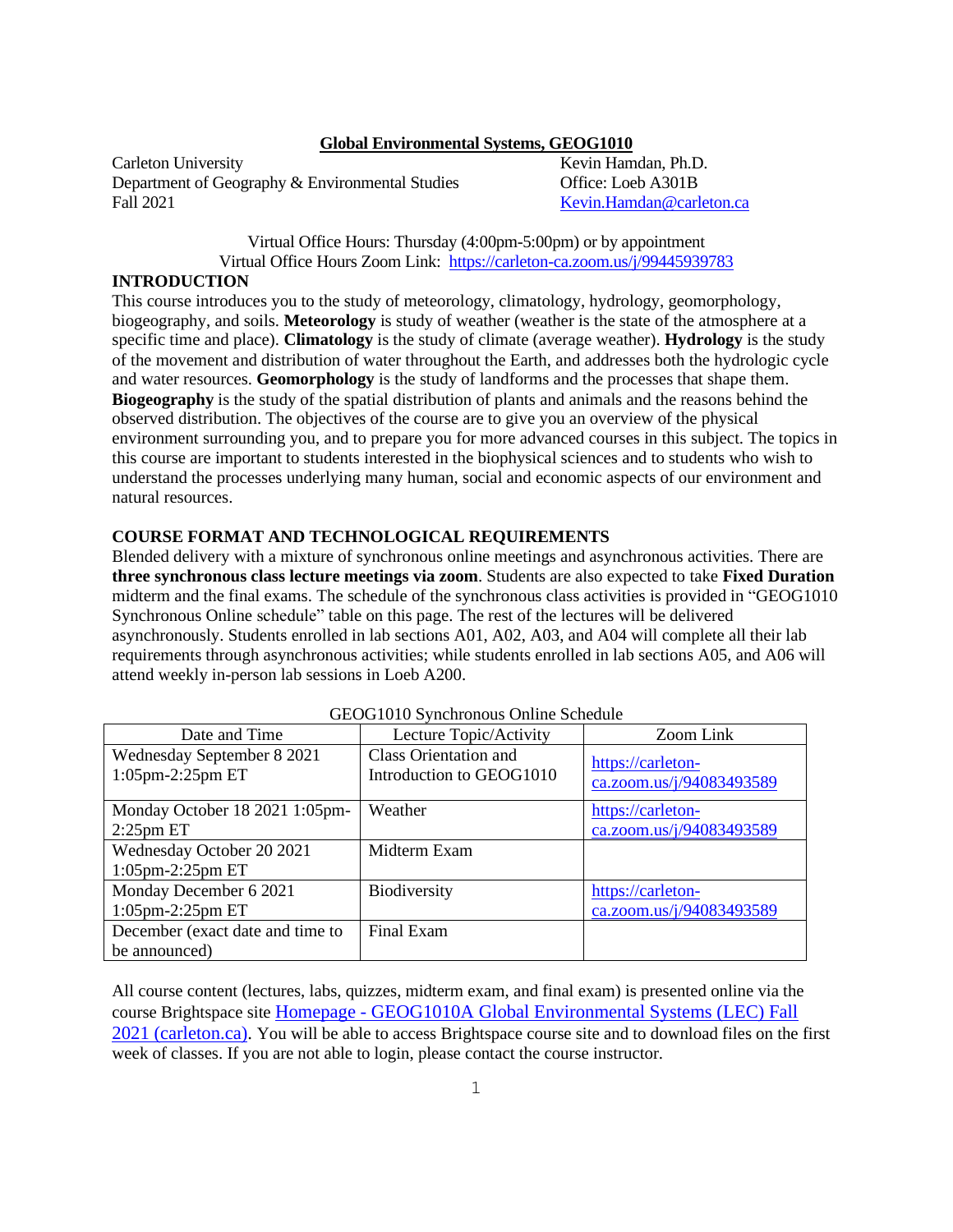Regarding the asynchronous activities of the class, students are expected to spend at least 5 to 6 hours per week watching the recorded lectures and completing the lab assignments.

For best online learning experience, Carleton's ITS recommends the following minimum technical requirements: Windows 10 or macOS10.15 operating system; Google Chrome, Firefox, and/or Edge web browser; Intel Core i5 based model processor; 4GB Ram/Memory; minimum 5 GB available storage; 1- 24x768 screes resolution; WiFi or Ethernet; available USB port(s) to accommodate recommended accessories; antivirus; high speed internet; and speakers, microphone or headphones, Video Camera, Keyboard. More details can be found on this link [https://carleton.ca/its/help-centre/faq-technical-specs](https://carleton.ca/its/help-centre/faq-technical-specs-for-new-students/)[for-new-students/.](https://carleton.ca/its/help-centre/faq-technical-specs-for-new-students/)

Lab exercise 5 requires the use of Google Earth Pro (Free). Available for Windows, macOS and Linux – check the following link for system requirements and installation instructions: <https://support.google.com/earth/answer/21955?hl=en>

#### **RECOMMENDED TEXTBOOK**

Leaver, D. 2018 HOW THE EARTH WORKS: A Simplified View of Our Complex Planet. Open access textbook available Brightspace course page. © Text Copyright Darren Leaver 2018.

## **COURSE TEACHING ASSISTANTS**

Check Brightspace for TAs contact information and virtual office hours.

#### **SCHEDULE**

GEOG1010 starts on Wednesday September 8 2021 and ends on Wednesday December 8 2021. The weekly work completed in this class is equivalent to two 1.5hr lectures and one 2hr lab session.

**Lectures:** The content of this course is spread over 14 Weeks (Week 1 until Week 14). Each week will present up to two related topics. Each of Week 2-Week 13 contains a series of 3-6 recorded mini lectures (20-30min each). These lectures were recorded during the Fall 2020 GEOG1010 live streaming. These lecture videos will include one or more interactive questions. At the end of each video, you must go to the 'Submit Screen' (star button at end of video timeline) and press the 'Submit Answers' button for your answers to submitted to the gradebook. An example of an interactive video can be found here: [https://h5p.org/interactive-video.](https://h5p.org/interactive-video)

At the end of each week, you will take a quiz (named Week 1 Quiz, Week 2 Quiz, etc.) that allows you to test your acquired knowledge from watching the recorded lectures. Students are expected to complete the recorded lectures on their own but it's highly recommended to follow the proposed completion dates. The teaching team will assess your progress through the weekly quizzes, the midterm exam, and the final exam. Deadlines for weekly quizzes in this course occur each Sunday night of the semester.

Lab sessions: You will be assigned five lab assignments in the term. These lab assignments require you to apply the principles you have learned from lectures. Each lab assignment will have a recorded introduction to introduce the concepts used in the lab and provide some hints for answering the questions in the lab. Students are expected to watch the recorded lab introduction before attempting the lab assignments.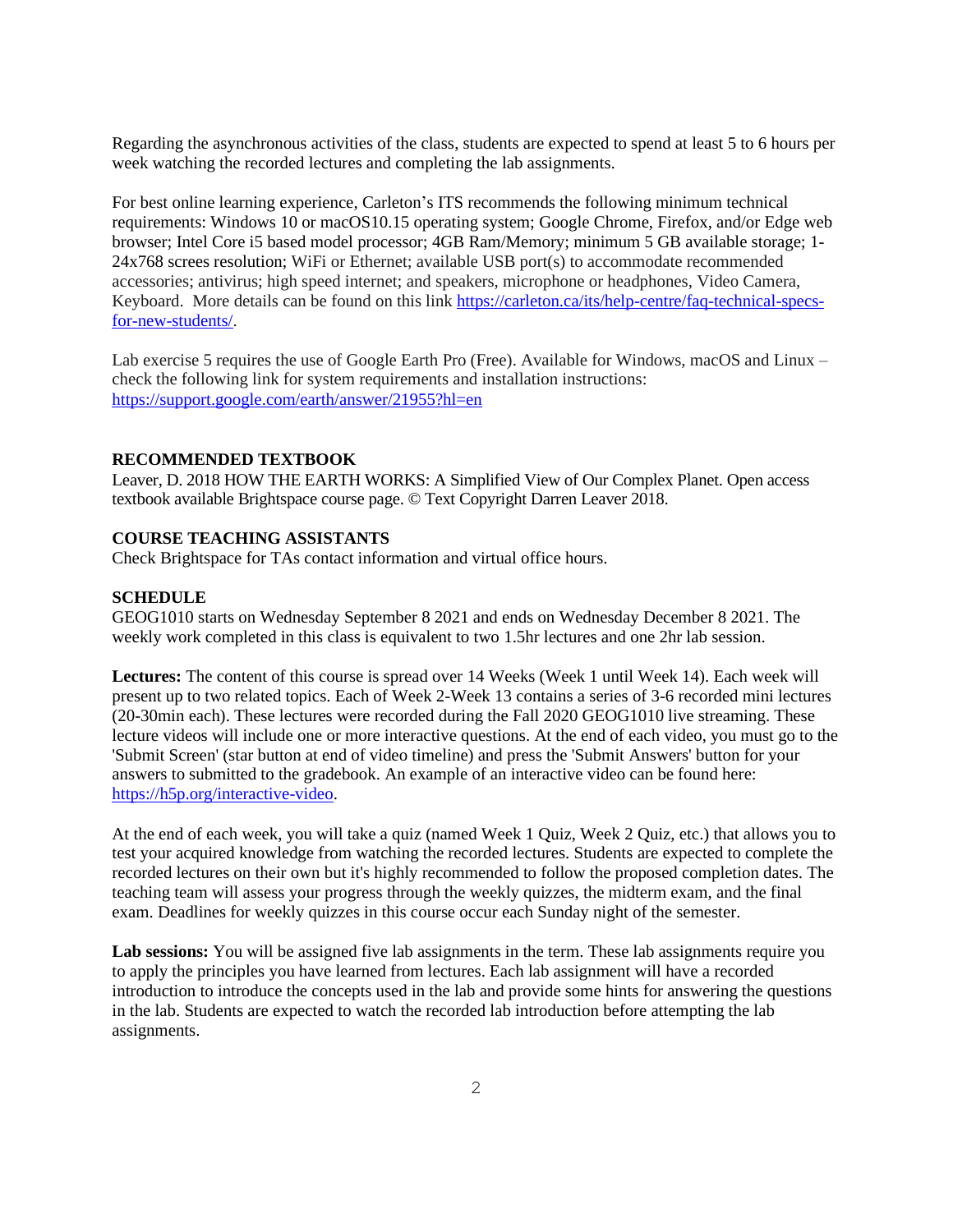Lab 1, Lab 2, and Lab 4 are formatted as quizzes and integrated to Brightspace. Lab 3 and Lab 5 are available as pdf handouts and students are expected to type up reports and upload them on their corresponding assignment dropboxes on Brightspace.

Lab exercise 5 requires the use of Google Earth Pro (Free). Available for Windows, macOS and Linux – check the following link for system requirements and installation instructions: <https://support.google.com/earth/answer/21955?hl=en>

Most deadlines of lab exercises in this course occur every week on Wednesday night.

## **HOW TO GET HELP IN THIS COURSE**

For lectures, we are using weekly lecture discussion forums to answer questions related to lectures. You are welcome to join the instructor zoom office hour to discuss your questions.

For labs, we are using weekly lab discussion forums to answer questions related to lab assignments. You are welcome to join the TA zoom office hour to discuss your lab questions.

For general questions related to course organization and/or missed assignments, email the questions to the instructor or the TA.

# **EVALUATION**

Final marks in the course are based on your performance in five categories as follows:

| <b>Lecture Interactive Questions</b>    | 10% |
|-----------------------------------------|-----|
| Weekly Quizzes (10 quizzes, 2.5\% each) | 25% |
| Midterm Exam                            | 15% |
| Lab Assignments/Exercises               | 30% |
| Final Exam                              | 20% |

Standing in a course is determined by the course instructor subject to the approval of the Faculty Dean. This means that grades submitted by the instructor may be subject to revision. No grades are final until they have been approved by the Dean.

#### **Lecture Interactive Questions**

To encourage and enable active student engagement in lectures, this course uses zoom polling during the live synchronous lectures and H5P interactive questions as part of the recorded short lectures. Most of the short lectures will prompt students to answer2-3 questions. . To receive the full 10% marks from the interactive questions, all zoom polling and H5P interactive questions in all videos must be answered.

#### **Weekly Quizzes**

There will be ten weekly quizzes (2.5% each) and a bonus orientation quiz (1%). Each weekly quiz will cover the lecture content covered in a specific week. For instance, Week 2 Quiz covers the topics covered in Week 2. Each weekly quiz will consist of 5 multiple choice questions with only one right answer to each question. Once you start the quiz, you have 10 minutes to complete and submit your answers. You have one attempt for each weekly quiz. Students who fail to submit a quiz will receive an automatic grade of zero. The only exceptions will be for instances of significant illness or a family emergency.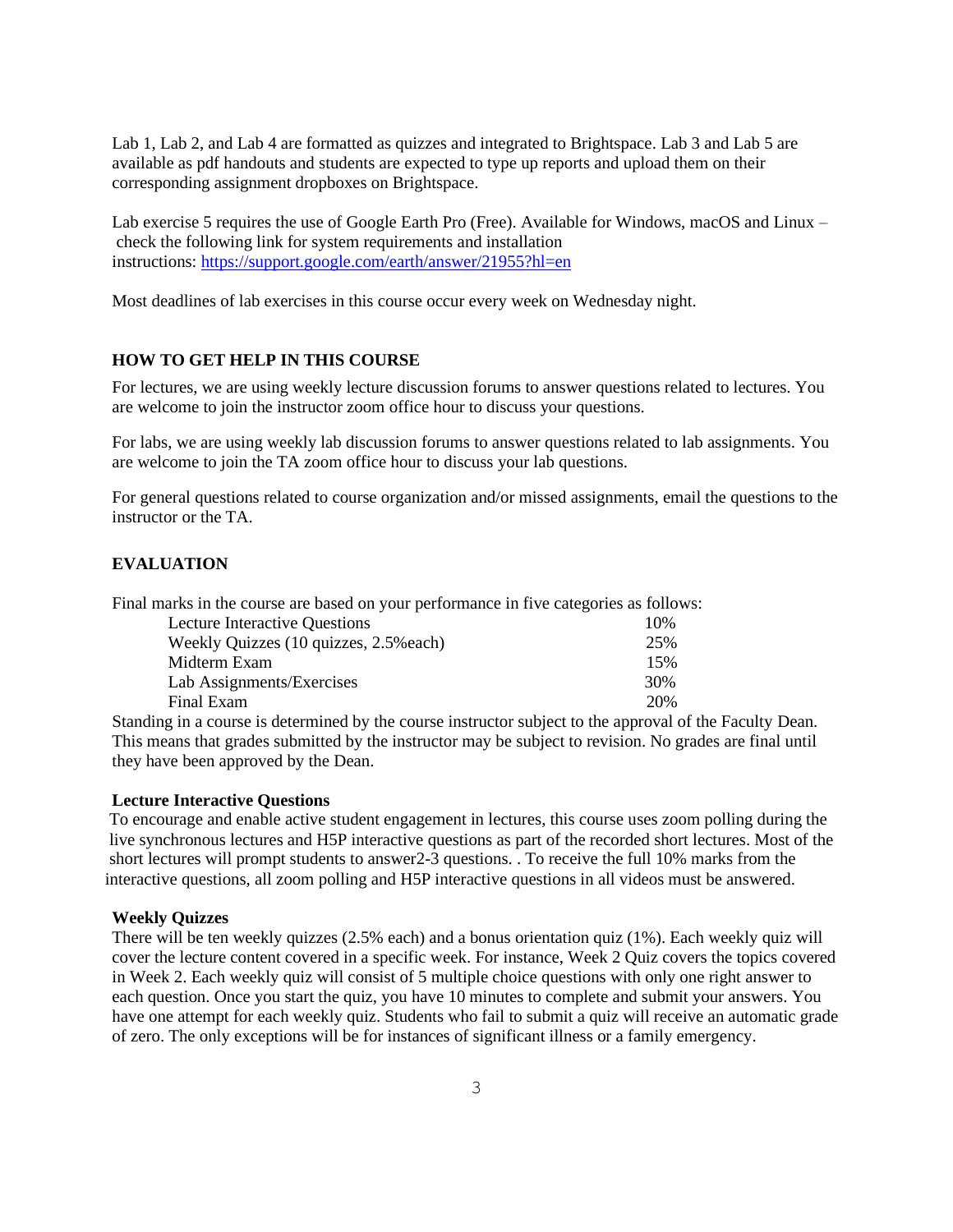#### **Lab Assignments/Exercises**

There will be five lab assignments (30% of the total course grade). The lab exercises are meant to complement the course material and to facilitate application and integration of knowledge gained from lectures and readings. Check the course schedule below for due dates for each lab. Late assignments will be penalized by subtracting 10% per day of the total value of the assignment. Students whose assignments are late because of a valid medical reason or family emergency will not be penalized.

#### **Exams**

Exams will be conducted online in the format of a quiz available on course Brightspace site. Exams will cover lecture materials. Only students who have made prior arrangements with the instructor, or students who have contacted the instructor within 5 days of the missed midterm exam will be permitted to write the make-up exam.

### **COURSE POLICIES**

## **Missed Final Exam**

Students who are not able to write the final exam during the exam period must consult with *Exam Services* as soon as they are aware that they will miss the test.

### **Late Assignments**

Late assignments will be penalized by subtracting 10% per day of the total value of the assignment. Students are also encouraged to directly connect with the course instructor to discuss required accommodations arising from the COVID-19 situation.

#### **Missed Assignments or Quizzes**

students are advised to complete the [self-declaration](https://carleton.ca/registrar/wp-content/uploads/self-declaration.pdf) form available on the Registrar's Office website to request academic accommodation for missed course work including exams and assignments. Students are also encouraged to directly connect with the course instructor to discuss required accommodations arising from the COVID-19 situation. Students who are not able to write the final exam during the exam period must consult with *Exam Services* as soon as they are aware that they will miss the test.

### **Standards of Written Work**

Lab3 and Lab 5 assignments should be written using *word processing software* and checked for spelling and grammar*.* The overall presentation quality of the assignments will be reflected in your grade.

# **EXPECTATIONS FROM STUDENTS ATTENDING IN-PERSON LAB SESSIONS**

All members of the Carleton community are required to follow COVID-19 prevention measures and all mandatory public health requirements (e.g. wearing a mask, physical distancing, hand hygiene, respiratory and cough etiquette) and [mandatory self-screening](https://carleton.ca/covid19/screening/) prior to coming to campus daily.

If you feel ill or exhibit COVID-19 symptoms while on campus or in class, please leave campus immediately, self-isolate, and complete the mandatory [symptom reporting tool.](https://carleton.ca/covid19/covid-19-symptom-reporting/) For purposes of contact tracing, attendance will be recorded in all classes and labs. Participants can check in using posted QR codes through the cuScreen platform where provided. Students who do not have a smartphone will be required to complete a paper process as indicated on the [COVID-19 website.](http://carleton.ca/covid19)

All members of the Carleton community are required to follow guidelines regarding safe movement and seating on campus (e.g. directional arrows, designated entrances and exits, designated seats that maintain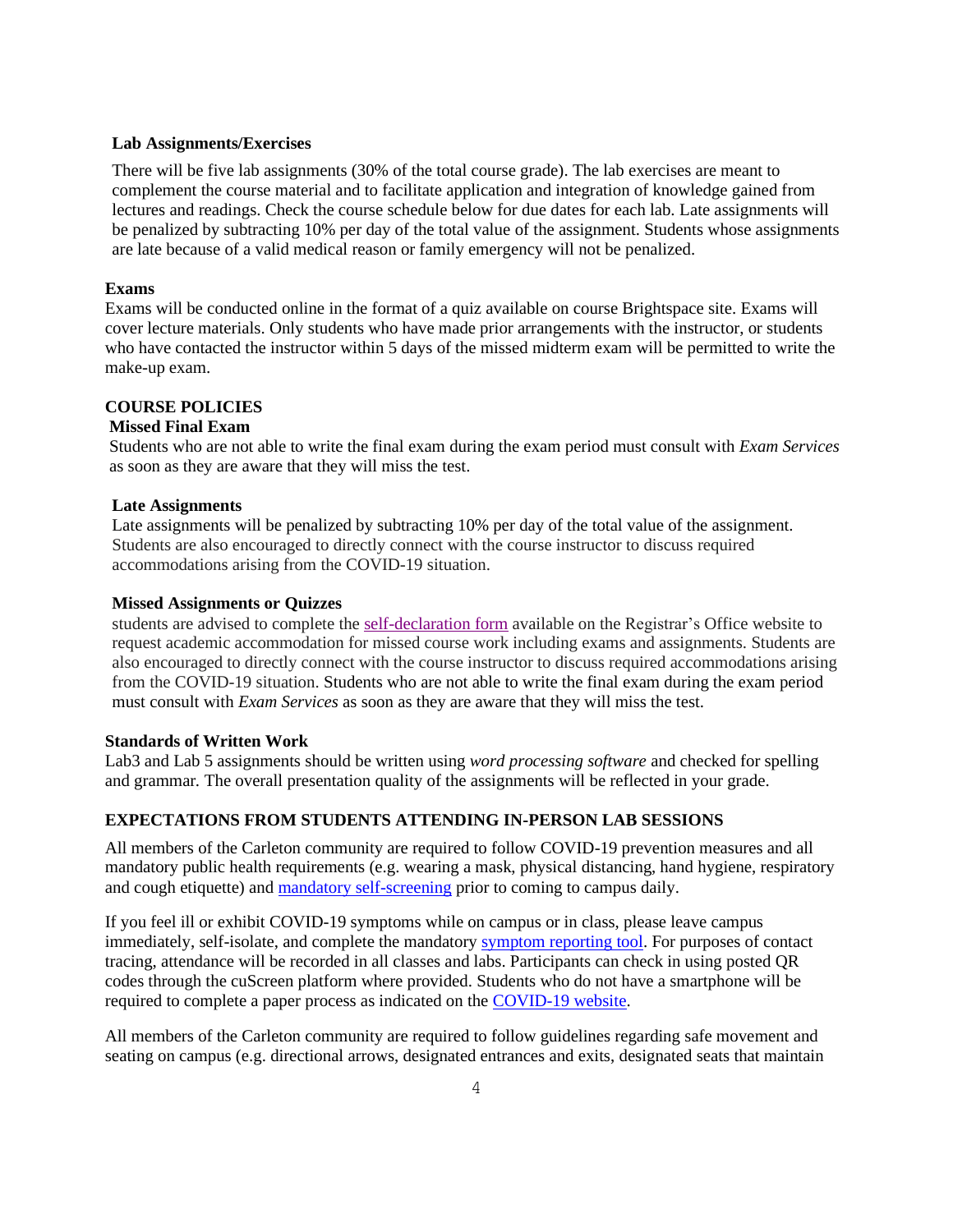physical distancing). In order to avoid congestion, allow all previous occupants to fully vacate a classroom before entering. No food or drinks are permitted in any classrooms or labs.

For the most recent information about Carleton's COVID-19 response and required measures, please see the [University's COVID-19 webpage](https://carleton.ca/covid19/) and review the [Frequently Asked Questions \(FAQs\).](https://carleton.ca/covid19/faq/) Should you have additional questions after reviewing, please contact [covidinfo@carleton.ca](mailto:covidinfo@carleton.ca)

Please note that failure to comply with University policies and mandatory public health requirements, and endangering the safety of others are considered misconduct under the [Student Rights and Responsibilities](https://carleton.ca/studentaffairs/student-rights-and-responsibilities/)  [Policy.](https://carleton.ca/studentaffairs/student-rights-and-responsibilities/) Failure to comply with Carleton's COVID-19 procedures may lead to supplementary action involving Campus Safety and/or Student Affairs.

### **ACADEMIC INTEGRITY**

Academic integrity is a necessary foundation for all meaningful scholarly activity and verified instances of intellectual dishonesty will be dealt with in full accordance with the procedures laid out in Academic Integrity Policy. Additional information regarding what constitutes plagiarism may be found on Carleton University web site:<https://carleton.ca/secretariat/wp-content/uploads/Academic-Integrity-Policy-2021.pdf> The University Senate defines plagiarism as "presenting, whether intentionally or not, the ideas, expression of ideas or work of others as one's own." This can include:

•reproducing or paraphrasing portions of someone else's published or unpublished material, regardless of the source, and presenting these as one's own without proper citation or reference to the original source; •submitting a take-home examination, essay, laboratory report or other assignment written, in whole or in part, by someone else;

•using ideas or direct, verbatim quotations, or paraphrased material, concepts, or ideas without appropriate acknowledgment in any academic assignment;

•using another's data or research findings;

•failing to acknowledge sources through the use of proper citations when using another's works and/or failing to use quotation marks;

Plagiarism is a serious offence which cannot be resolved directly with the course's instructor. The Associate Dean of the Faculty conducts a rigorous investigation, including an interview with the student, when an instructor suspects a piece of work has been plagiarized. Penalties are not trivial. They can include a final grade of "F" for the course.

## **ACADEMIC ACCOMMODATION**

You may need special arrangements to meet your academic obligations during the term. For an accommodation request the processes are as follows:

**Pregnancy obligation**: write to me with any requests for academic accommodation during the first two weeks of class, or as soon as possible after the need for accommodation is known to exist. For more details visit the Equity Services website: <http://www.carleton.ca/equity/>

**Religious obligation**: write to me with any requests for academic accommodation during the first two weeks of class, or as soon as possible after the need for accommodation is known to exist. For more details visit the Equity Services website: <http://www.carleton.ca/equity/>

**Academic Accommodations for Students with Disabilities:** The **Paul Menton Centre** for Students with Disabilities (PMC) provides services to students with Learning Disabilities (LD), psychiatric/mental health disabilities, Attention Deficit Hyperactivity Disorder (ADHD), Autism Spectrum Disorders (ASD),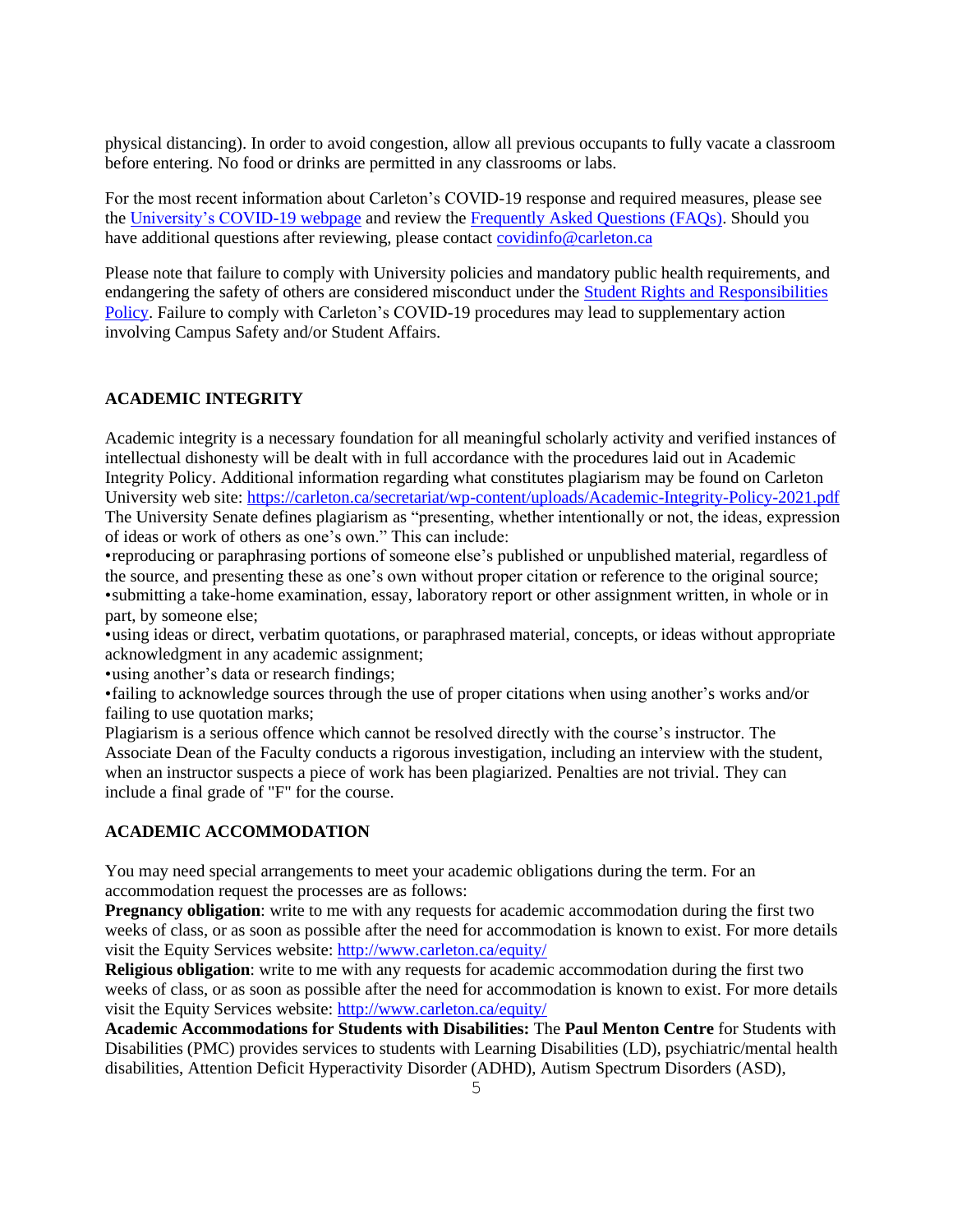chronic medical conditions, and impairments in mobility, hearing, and vision. If you have a disability requiring academic accommodations in this course, please contact PMC at 613-520-6608 or [pmc@carleton.ca](mailto:pmc@carleton.ca) for a formal evaluation. If you are already registered with the PMC, contact your PMC coordinator to send me your *Letter of Accommodation* at the beginning of the term, and no later than two weeks before the first in-class scheduled test or exam requiring accommodation (*if applicable*). After requesting accommodation from PMC, meet with me to ensure accommodation arrangements are made. Please consult the PMC website for the deadline to request accommodations for the formally-scheduled exam (*if applicable*) at<http://www.carleton.ca/pmc/new-and-current-students/dates-and-deadlines/> You can visit the Equity Services website to view the policies and to obtain more detailed information on academic accommodation at<http://www.carleton.ca/equity/>

**Survivors of Sexual Violence:** As a community, Carleton University is committed to maintaining a positive learning, working and living environment where sexual violence will not be tolerated, and where survivors are supported through academic accommodations as per Carleton's Sexual Violence Policy. For more information about the services available at the university and to obtain information about sexual violence and/or support, visit:<https://carleton.ca/equity/sexual-assault-support-services>

**Students representing Carleton University, Ontario or Canada** (at academic or sports events): I fully support students involved with organizations and teams that travel during the semester; however, with this privilege comes additional responsibility. You are responsible for providing formal documentation identifying the organization you represent and potential schedule conflicts with this course. In the event that you are travelling and unable to attend an exam, you must schedule a secondary exam before you depart. Without proper documentation, a missed exam will earn zero points.